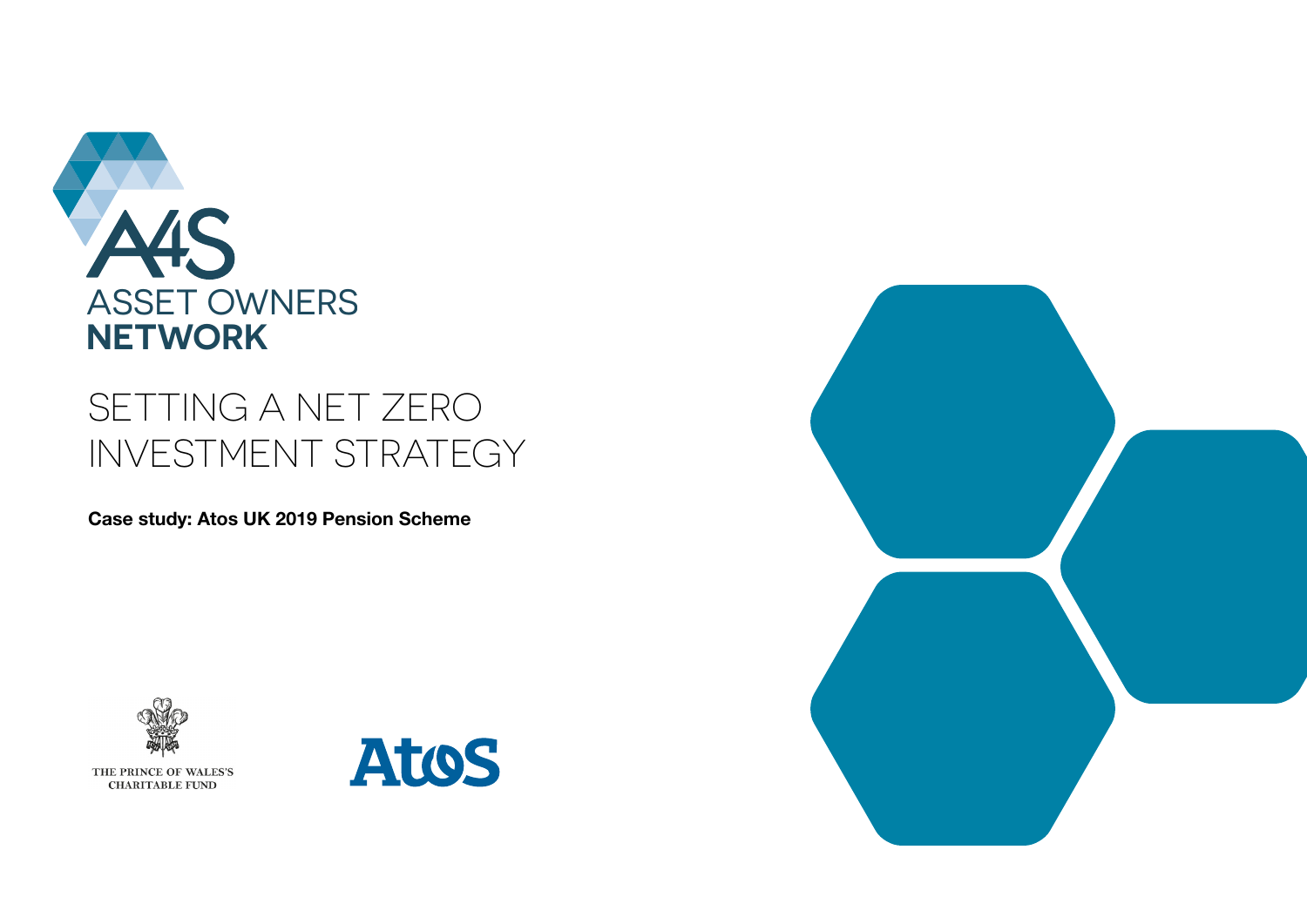

# **WHAT?**

Atos is a digital solutions and consultancy services provider, offering solutions such as advanced computing, analytics, AI, automation and cybersecurity.

Atos Pension Schemes Limited has oversight of both the defined benefit (DB) and defined contribution (DC) sections of the Atos UK 2019 Scheme. These are managed on a single-employer basis, with 7,926 members and approximately £2 billion assets under management. Our scheme is overseen by two independent trustees using external advisers and asset managers.

In early 2020, we took steps to align our DB pension scheme's climate commitments with that of our sponsor – that is, to achieve net zero greenhouse gas (GHG) emissions across our portfolio by 2035. We decided to focus on our DB scheme first because we had recently restructured the operational side of our DC scheme and wanted to allow the changes to bed-in before making additional changes.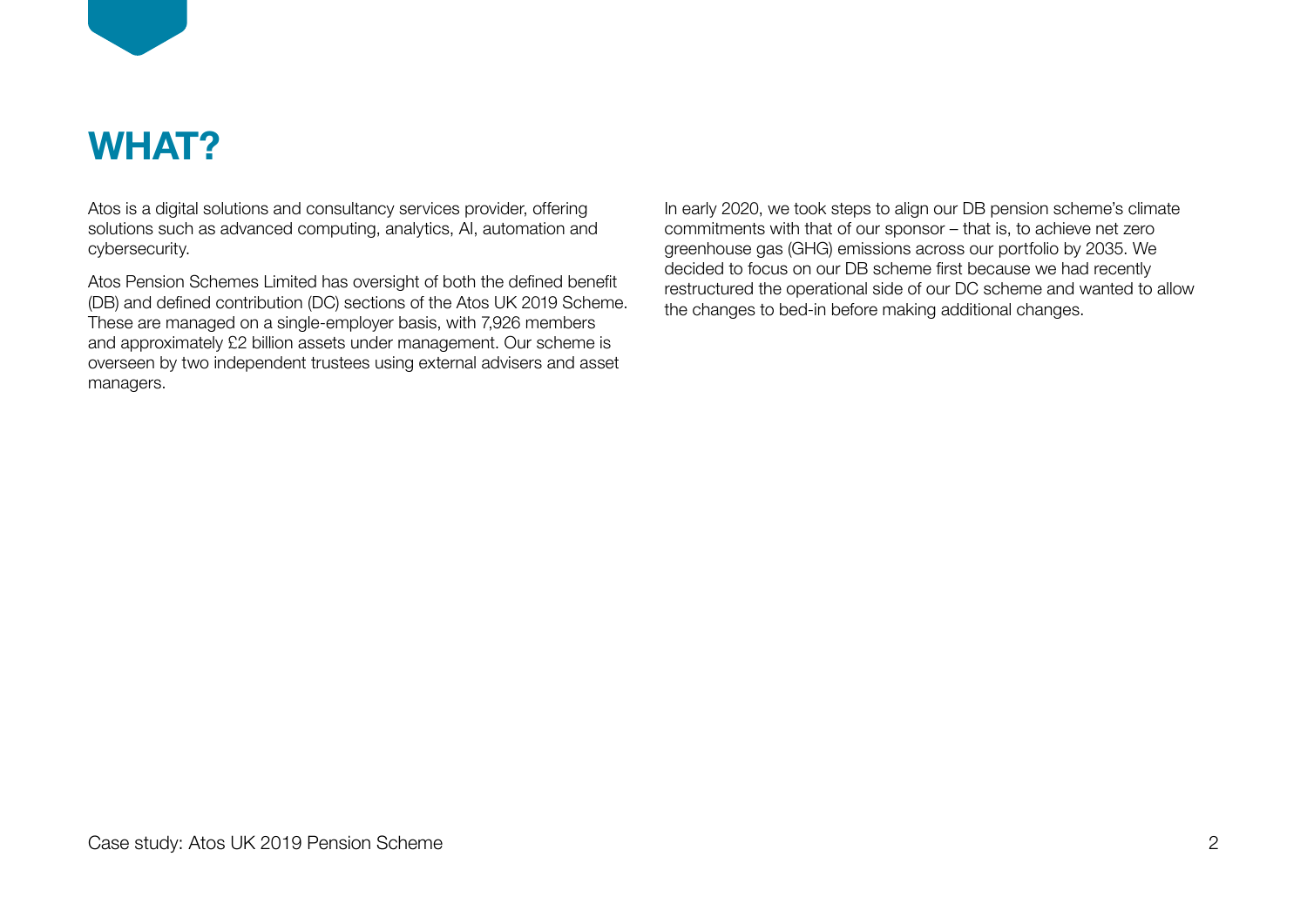

# **WHY?**

The trigger to commence our net zero journey was principally the need to align the pension scheme with our sponsor's net zero commitment. As a business, Atos is deeply committed to transitioning to, and ultimately operating, a net zero business. In June 2020, Atos made its public commitment to reach net zero by 2035, and in February 2021 it raised the ambition to achieve net zero by 2028.1

As independent trustees, we observe the increasing appetite for ESG and net zero alignment within the pensions industry and with the corporates we speak to. We are also aware of the importance of delivering our fiduciary duty by actively considering ESG. Having a sole trustee model allows for continuous discussion between the trustees in addition to the usual quarterly meeting cycle. This gave us the agility required to establish the foundations for a net zero investment strategy at pace. We also acknowledge that regulation is moving in this direction with the mandatory implementation of the recommendations of the **[Task Force on Climate](https://www.fsb-tcfd.org/)[related Financial Disclosures \(TCFD\)](https://www.fsb-tcfd.org/)**.

In discussion with Atos's Head of Sustainability, we highlighted the opportunity to undertake a net zero transition within the pension scheme by decarbonizing the holdings within the portfolio. The sponsor supported a net zero investment strategy for the pension scheme.

 **1 https://atos.net/en/2021/press-release\_2021\_02\_18/atos-boosts-its-decarbonization-ambition-committing-to-net-zero-by-2028**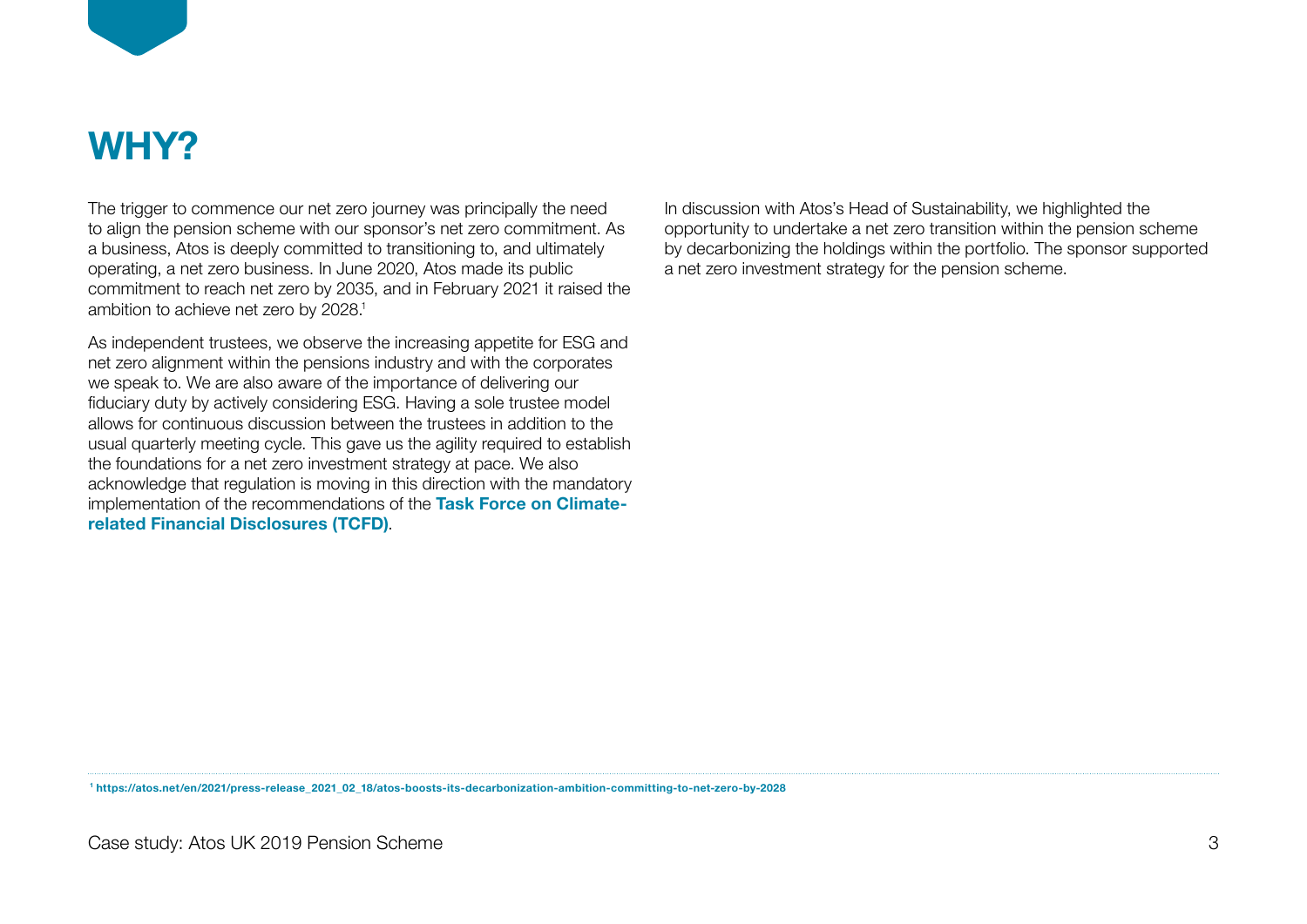

# **HOW?**

After gaining support from the sponsor, our next step was to embed our responsible investment belief statement within our Statement of Investment Principles (SIP). Our updated SIP acts as our 'North Star' and we, and our asset managers, use it for every investment decision, from both a traditional and net zero risk/return perspective. This approach has facilitated a smooth adoption of our net zero focus by all members of our governance process. Within the belief statement, we refer to a net zero investment decision framework we developed with our investment advisers.

The framework is based on the Pensions Climate Risk Industry Group guidance<sup>2</sup> on aligning pension schemes with the TCFD recommendations. This advises asset owners to start by establishing – and agreeing with wider key stakeholders – a clear governance framework for investment decisions.

We developed our decision framework with our sponsor, requiring all investment decisions to be appraised through the dual lens of financial risk and return as well as alignment with net zero by 2035. We are in the process of evolving our responsible investment belief statement into a more comprehensive policy that will cover granular detail about our views on how asset managers should approach issues such as engagement versus divestment.

We shared and agreed our evolved SIP with our sponsor. Working with our investment advisers we then developed the steps we would take to deliver on this over the next 12 months, including realigning our asset allocations. We periodically review progress against the plan with our investment advisers and have found that our end point and overall approach needs refining as we revisit metrics or new data is provided.

As a mid-sized scheme without the support of a comprehensive in-house team, we need to rely heavily on our advisers to develop our net zero investment strategy, so it is crucial that we are confident of their experience and expertise in this area. We have extensive conversations with our current advisers to understand their experience of, knowledge of and approach to net zero pension strategies. Some of our questions to them are about how they would assess investments when different asset classes use different methodologies and GHG emission calculations. We are happy with the detailed explanations and possible resolutions they have provided to challenges thus far, such as the aggregation issue. They also supply us with all the metrics we need to support decision making and provide a view of the progress we are making. We are mindful that continual monitoring of the climate competence of our investment advisors – as well as our other service providers – is essential given the fast moving nature in this area. For assessment of our investment advisors, we use the **[Guide for assessing climate](https://www.uk.mercer.com/content/dam/mercer/attachments/europe/uk/uk-2021-icswg-consultant-climate-competence-framework-january-2021.pdf)  [competency of Investment Consultants](https://www.uk.mercer.com/content/dam/mercer/attachments/europe/uk/uk-2021-icswg-consultant-climate-competence-framework-january-2021.pdf)** developed by the Investment Consultants Sustainability Working Group (ICSWG).3

It has only taken three months from the initial contact with our sponsor to making a public net zero commitment. This is thanks to the simplicity of our governance structure and the fact that our sponsor was highly motivated.

**<sup>2</sup> <https://www.gov.uk/government/publications/aligning-your-pension-scheme-with-the-taskforce-on-climate-related-financial-disclosures-recommendations>**

**<sup>3</sup>** This working group is a collaboration between investment advisors, formed in 2020 in response to the consultation by the UK Pensions Climate Risk Industry Group (PCRIG) that called on investment **consultants to do more to demonstrate their competence. [See more here](https://www.uk.mercer.com/content/dam/mercer/attachments/europe/uk/uk-2021-icswg-consultant-climate-competence-framework-january-2021.pdf).**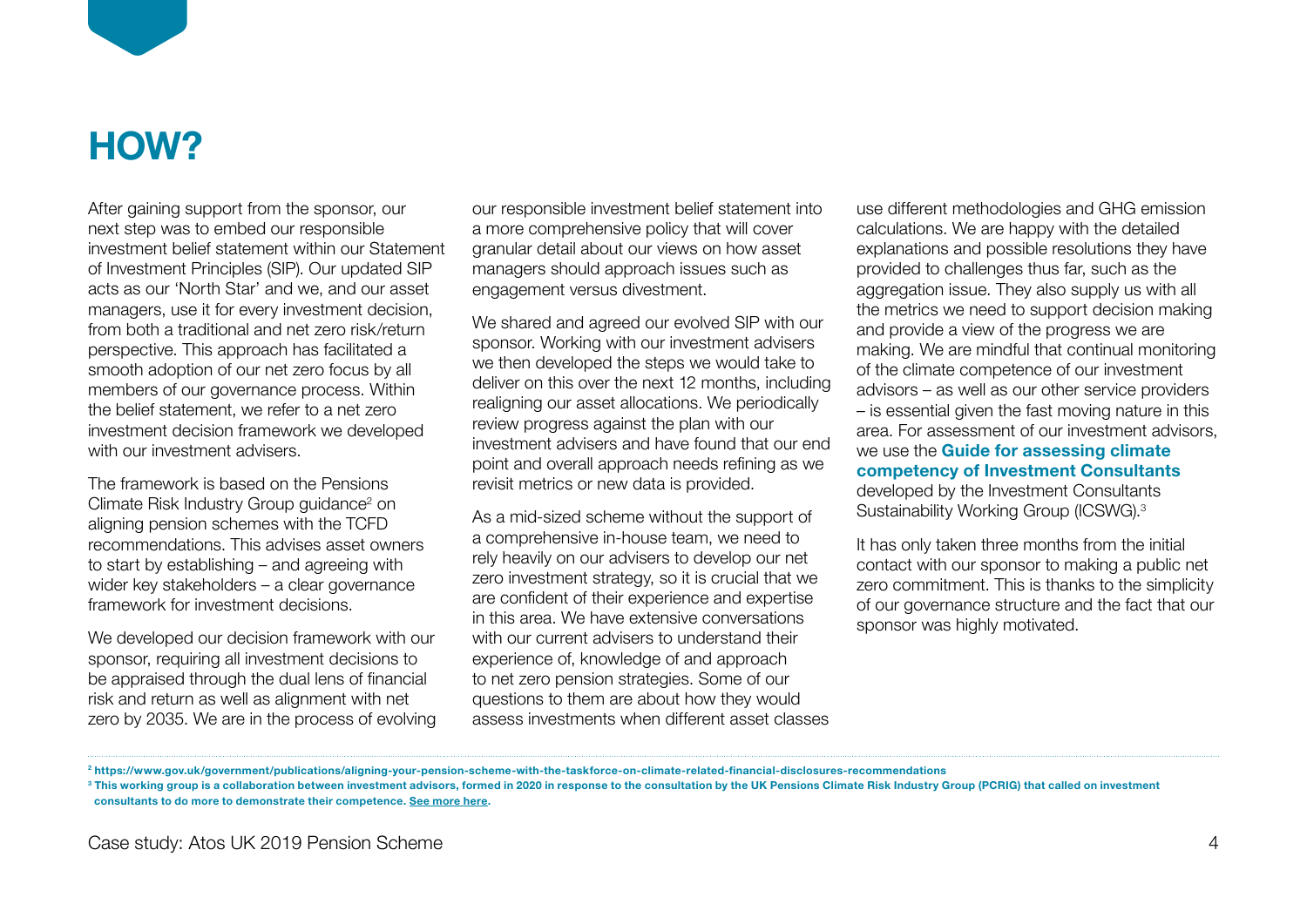#### ENGAGING OUR NET ZERO ENABLERS

### **Internal stakeholders**

To govern our net zero plan, we established a small working group consisting of our two trustees and Atos's Head of Sustainability, pulling in relevant additional internal and external stakeholders on an 'as and when needed' basis. The aim of this group is to provide the space to develop the more granular work such as scrutinizing the climate-related data. This then frees up agenda time at quarterly trustee meetings to focus on the strategic direction of the scheme.

### **Sponsor**

The sponsor has been engaged at all stages of our net zero investment strategy process. We have been keen to move in alignment with the sponsor where possible, and therefore all material updates have been taken to the sponsor for approval. Given Atos's strategic focus on net zero, this has been welcomed by the sponsor. We also have meetings every six months with Atos's Head of Sustainability to provide progress updates and use it as an opportunity to stay aligned with the business's sustainability targets.

### **Review of existing asset managers**

An early exercise we undertook in partnership with our sponsor was to define an investment 'wish list' of both positive and negative portfolio themes, ie investments that align to a 1.5°C pathway and those that do not. We then asked our asset managers to map their strategies to this wish list. This undertaking helped us to monitor the asset managers' stewardship activities with our investee companies. Overall, this was a valuable exercise to help assess whether our asset managers had the right capabilities and volition to support us with adhering to our SIP.

Some asset managers were readily able to complete the exercise while others reported not having the necessary data. Making our expectations clear that we required our asset managers to be able to provide relevant net zero data and deliver such assessments, provided our asset managers with a sufficient driver to stretch their data capabilities and deliver against the wish list. We have been able to minimize our exposure to the negative portfolio themes in our segregated equity and credit mandates as we have a high level of discretion here. We continue to have some exposure in the pooled private

debt fund we invest in due to the illiquidity of the holdings. These investments reflect the holdings at the point of investment, which was before we had established a net zero commitment. However, we continue to hold one-to-one meetings with our asset managers to influence their investment choices and plan to use cross-investor calls in the future to help drive collective change within our pooled funds.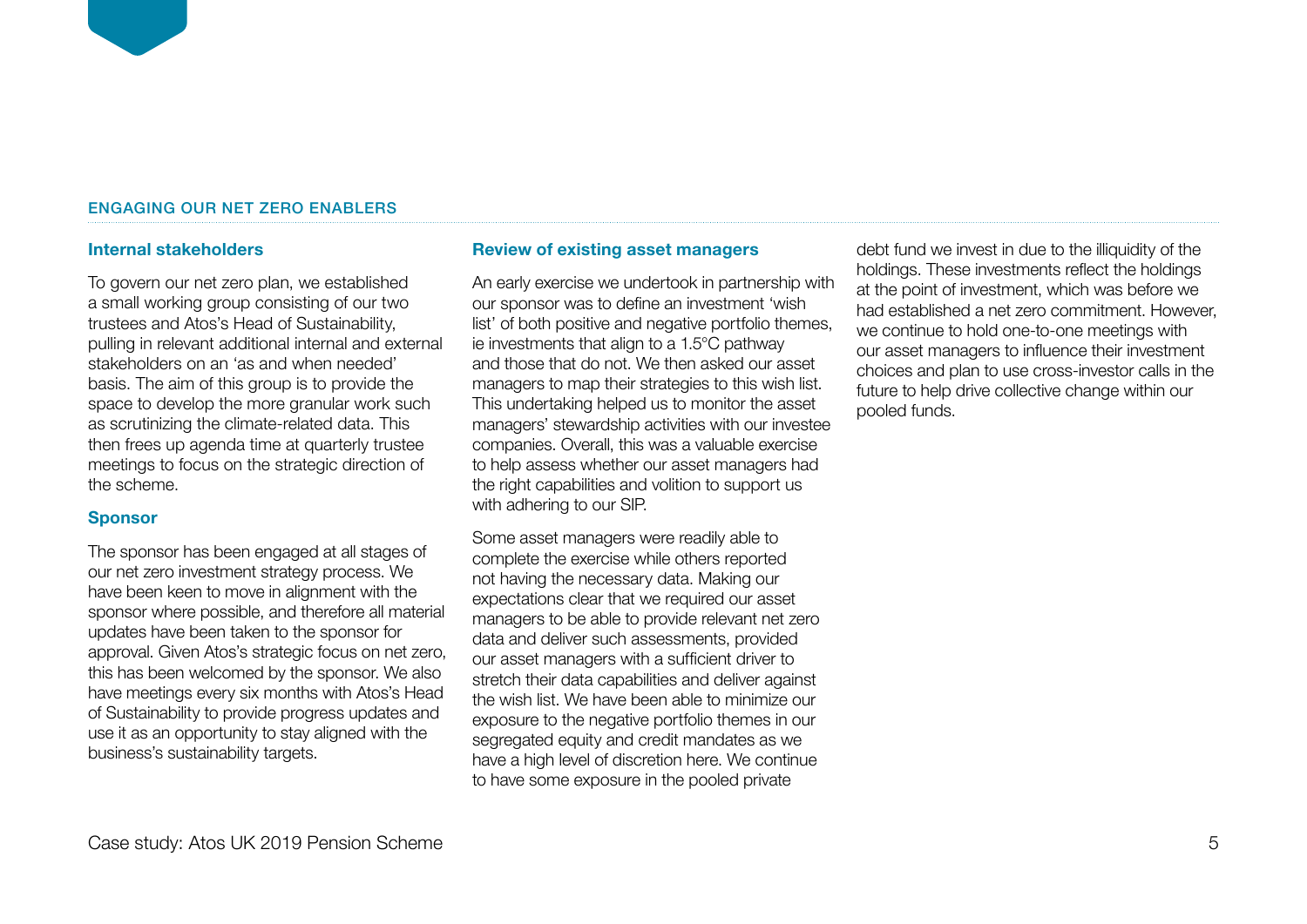#### **DEFINING AN INVESTMENT STRATEGY TO ACHIEVE NET ZERO**

To align our asset allocation with our net zero aspirations, we use an asset manager research team segmented by asset class, who have ESG as key criteria they use in their allocation decisions. We do have a divestment strategy, but our primary emphasis is on stewardship and engagement with companies. We document our stewardship policy within our implementation statement, as is required for DB schemes.<sup>4</sup> If companies are not engaging with our requests to formalize decarbonization plans then it is our policy to divest, but we have not yet found ourselves in a position where this has happened. In addition, when selecting our asset managers, we appraise them on their ability to execute investee engagement in line with our investment belief statement, divestment strategy and stewardship policy.

Atos as a business does intend to use voluntary carbon offsets to reach net zero. However, within the pension scheme, we have not considered using these types of offset. We considered and decided against investing in carbon credits at this stage. With an investment lens, we feel that carbon offsetting via credits is likely to have a

negative expected financial return, so we would find it hard to justify holding such assets from a fiduciary perspective.

We have taken the following approaches to begin transitioning each of our asset classes to net zero:

- 1. Equities have the greatest scope for net zero management due to the ability to align the equity allocation to indices that, in our case, track the **[Transition Pathway Initiative](https://www.transitionpathwayinitiative.org/)**.
- 2. For long-term debt, we use the weighted average carbon intensity calculation to understand our GHG emissions intensity. We hold a segregated account with one asset manager and, as such, can be prescriptive in our guidelines. As well as the exclusion of tobacco-related debt, we exclude issuers with a temperature alignment of more than 4°C. This is calculated by our asset managers, who screen companies against a 4°C threshold using a proprietary method they use in partnership with an environmental consultancy.
- 3. For short-term debt, we engage with the issuer at the point of refinancing. If the issuer cannot detail a plan for how they will migrate to a more sustainable position, then our asset manager will not refinance the debt.
- 4. With regard to alternatives, the scheme has made a £100 million allocation towards renewable energy. This decision is motivated both by the compelling investment case for this asset class as well as the clear climate solution that renewables provide.

Due to different net zero investing methodologies and GHG emissions calculations across asset classes, it is challenging to aggregate up to an overall net zero target at a portfolio level. This is a challenge we are still working to overcome

**4 https://www.sackers.com/blog/implementation-statements-what-do-trustees-need-to-do-and-by-when/**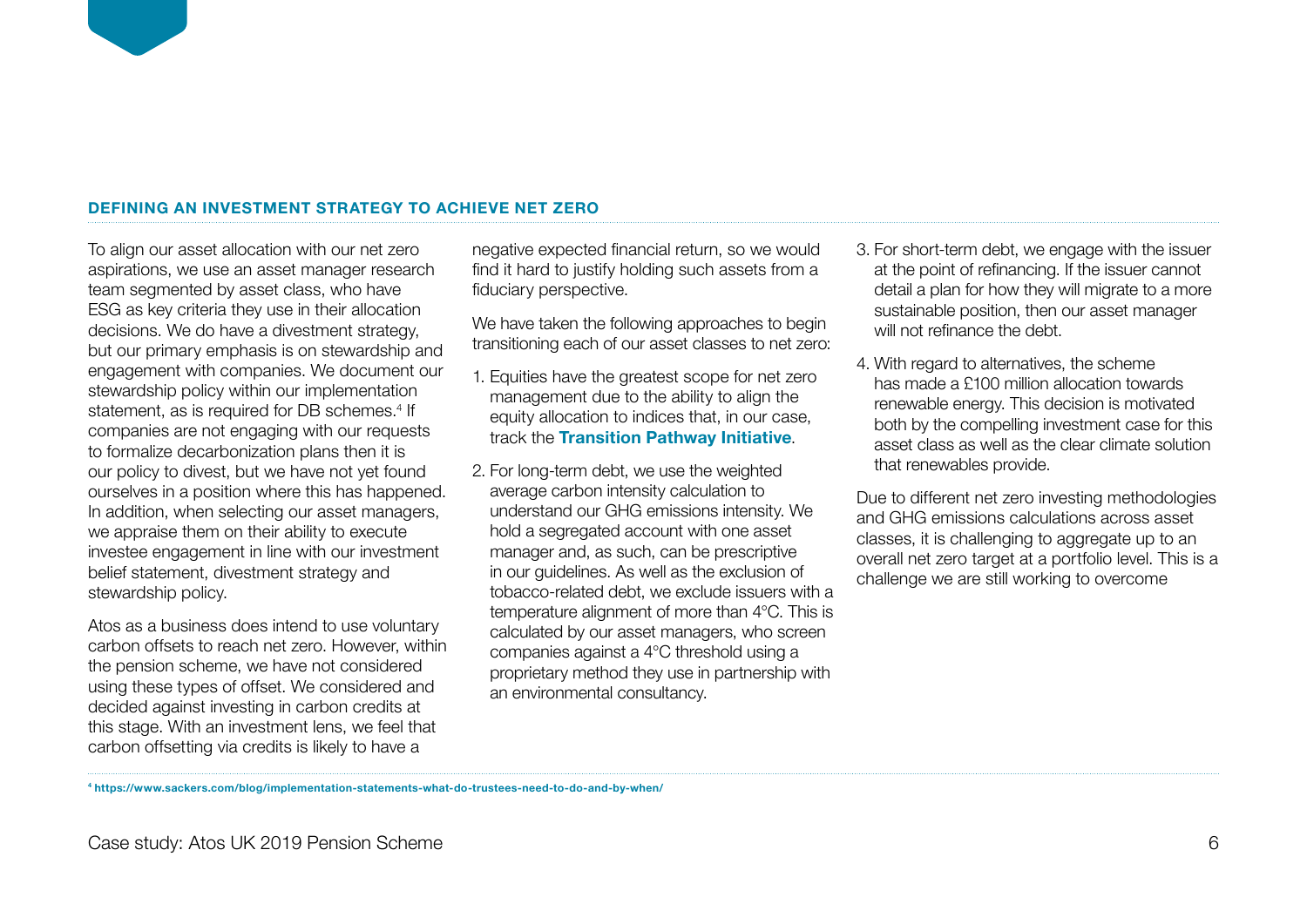

We have found it takes time to review and analyse data and reporting. This is especially the case where each of our asset managers reports climate metrics differently, which makes sense in terms of asset class differences, but which also makes it challenging to aggregate and analyse portfoliolevel progress. Therefore, we allocate sufficient and focused time for analysis of reports, and schedule this outside of quarterly meetings so as not to lose valuable time for other governance matters.

It is important that we do not get lost in the detail and lose the narrative of the targets we are trying to achieve. We have found that requesting stewardship case studies on what each manager is doing with respect to engagement of underlying holdings has really helped to overcome this.

To start with, we are focusing on company-level scope 1 and 2 GHG emissions for public equities and corporate debt. As GHG reporting matures, we know investee companies will be able to report better on their scope 3 GHG emissions. At this point we will be in a better position to assess how and when we include this data, eg in order to avoid duplication issues at portfolio level if more than one investee company shared the same supply chain. Thinking through what each asset manager does with scope 3 information is important. We do not want to disincentivize our asset managers from working to increase the quality of the data by inadvertently punishing companies that are disclosing more GHG emissions data than their peers.

Overall, when analysing GHG emissions and climate data, we believe that strict rules-based systems are unlikely to work. Instead, we find sitting down with each manager and spending time to discuss and understand what they will measure and how it will change over time has yielded the most value.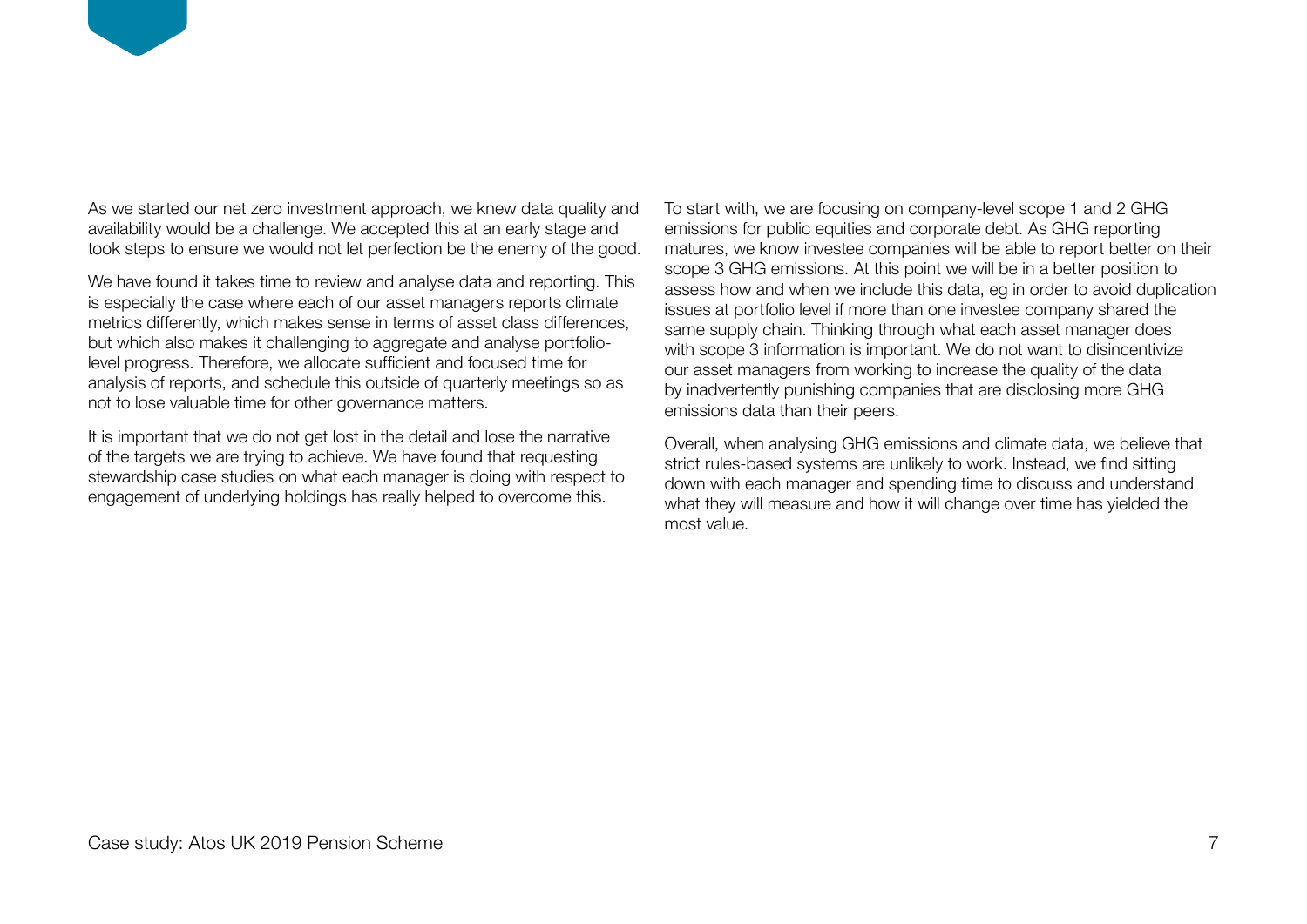

# **NEXT STEPS**

Our net zero strategy has been in place for over a year. We are now going to take stock, reflect and review progress. Given the number of industryspecific frameworks that have been published since starting (such as the **[Institutional Investors Group on Climate Change's Net Zero](https://www.iigcc.org/resource/net-zero-investment-framework-implementation-guide/)  [Investment Framework](https://www.iigcc.org/resource/net-zero-investment-framework-implementation-guide/)**), the scheme's net zero strategy will be assessed against these frameworks to see if any adjustments need to be made.

We are still working on defining what net zero means to us. Given the challenge of reconciling net zero targets from asset class to portfolio level, this will evolve as our – and industry – practice becomes more mature.

We are waiting to engage our members actively on our net zero investment strategy. We are conscious that there are complex issues involved, especially around divestment and stewardship, and so we are taking advice on the best education and engagement approaches.

We will also focus on how best to maximize collective investor action and collaboration, as we believe this is one of the most effective ways to drive material net zero change. However, given the number of initiatives, we want to make sure we collaborate with the right group to maximize our impact.

On the DC side, we are in the process of moving to a master trust. Extending our net zero approach to our DC scheme will form part of the conversations with the appointed master trust.

Since our initial net zero commitment was agreed, our sponsoring employer has committed to an even more ambitious target of net zero by 2028. We agreed with the sponsor, prior to their making this announcement, that the pension scheme would maintain its 2035 target. The rationale is that the net zero deadline change would not change our overall approach. However, the new target did accelerate the sponsor's desire for our scheme to invest in renewable infrastructure.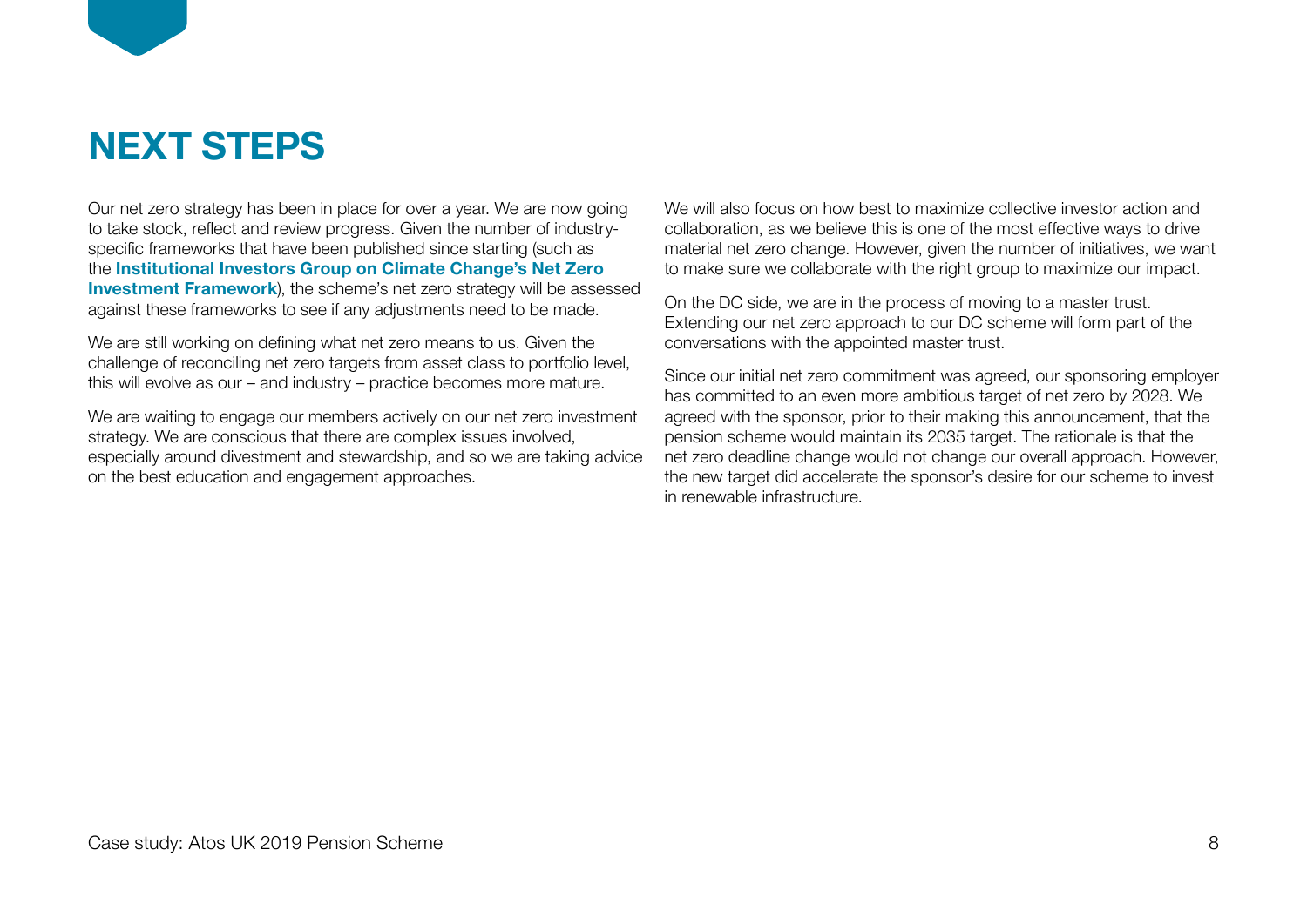

#### **DON'T LET THE PERFECT BE THE ENEMY OF THE GOOD**

Data availability has been the biggest challenge for us, but we have not allowed this to be a blocker to implementation.

Accept that data is not perfect and that there is no standard industrywide taxonomy or framework. We anticipate that, as and when data quality does improve, the GHG intensity of our portfolio will go up too, which is a good thing because it provides more transparency.

#### **TALK TO THE SPONSOR EARLY TO UNDERSTAND THEIR NET ZERO APPETITE**

For a single-employer scheme like ours, working in alignment with the sponsor was a key success factor in our ability to initiate a net zero investment strategy.

As independent trustees, we often find employers can overlook the opportunity to achieve net zero within their pension schemes. It can be a great complement to their business's overall net zero ambition.

#### **SET UP A SMALL ESG/NET ZERO WORKING GROUP, INCLUDING TRUSTEES AND SPONSOR REPRESENTATION**

We believe this is good governance as this is a vast subject that could otherwise take up a lot of time at main trustee board meetings.

It takes time to review and analyse data and reporting. Especially in the early stages where we are familiarizing ourselves with the types of metrics available.

#### **BE SPECIFIC ON WHAT YOU EXPECT FROM YOUR MANAGERS**

Using our portfolio wish list helped us identify those managers who were best placed to support our net zero investment strategy. Being specific on what we did and did not want to invest in enabled us to influence the relevance of data we received, with our managers stretching their data capabilities.